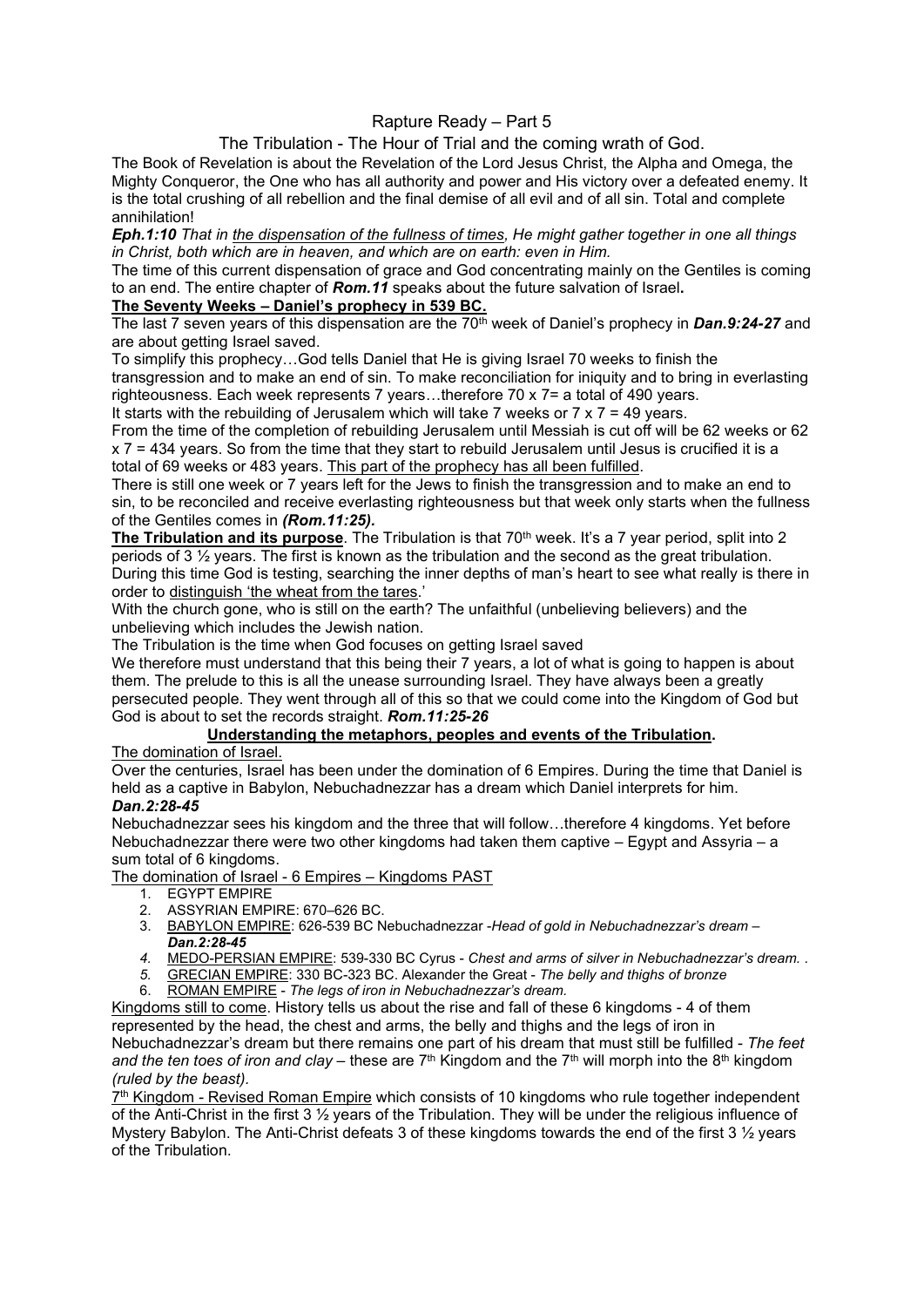$8<sup>th</sup>$  Kingdom – Revised Grecian Empire – The Anti-Christ has become satanically empowered in the last 3 ½ years and the rest of the kingdoms give their power to him but still continue as kings under him. The Anti-Christ is now the earthly king of the 8<sup>th</sup> Kingdom.

Note that all of the 6 kingdoms ruled and reigned in a similar area. One kingdom may have been larger and another smaller but there are many countries who are common to all 6 kingdoms. Israel was one of these. Both the 7<sup>th</sup> and the 8<sup>th</sup> kingdoms will continue to persecute Israel. For that reason, and the fact that the  $7<sup>th</sup>$  kingdom and  $8<sup>th</sup>$  kingdom will be the feet of iron and clay with the 10 toes, it is safe to presume that this Revised Roman Empire will arise from those regions as well. Interestingly enough, a very large number of these countries make up part of the 10/40 window of the unreached.

# Mystery Babylon and the beast with seven heads and ten horns.

## Rev.17.1-6; Rev.17:7-18

Mystery Babylon. The fact that she is sitting on top of the beast shows that she is independent of the beast. They are two separate entities.

She is not a political power but a religious system in a great city, Babylon, where she has her headquarters. She has religious influence over the 10 kings. Rev.17:18

These are 10 persons who will rule over 10 kingdoms yet to be formed. They will be in existence at the same time and place and will be reigning over the 10 kingdoms before the beast comes. They will make up the  $7<sup>th</sup>$  Kingdom - Revised Roman kingdom and will rule independently.

However as we can see these same 10 kings will turn on her in the last  $3\frac{1}{2}$  years. The 10 kings give their power to the Beast – the Anti-Christ who is now satanically empowered and they turn on her to destroy her so that the beast worship may be established. Rev 13; Rev.17:12-13.

The religious system. She is a symbol, a conglomeration of faiths and of apostate religions being linked together **before or** after the rapture. The world will commit religious harlotry with her. Multitudes of peoples, nations and tongues will follow after this new religion. Rev.17:15

The Great City. Babylon will be rebuilt. In the Hebrew bible it is mentioned 8 times as part of the land of Shinar - in which it is referred to as Babylonia. It is here in this land that the Tower of Babel was built (Gen.11:1-9). It is here that Nebuchadnezzar brings some of the articles of the house of God into the house of his god. Dan.1:1-4.

It was part of the Babylonian Empire, part of the Persian Empire, part of the Grecian Empire, part of the Roman Empire in Southern Mesopotamia.

Today the land of Shinar is located in Iraq (almost all of it), the northern part of Kuwait and a small part of Iran.

From these scriptures we can see that Babylon plays a big part in these last days.

### Is.13 & 14; Rev.14:8; Rev.16:17-21; Rev.17:1-18; Rev.18:1-24

According to the Dakes bible it will become the capital city of the Anti-Christ in the first 3  $\frac{1}{2}$  years before he enters Israel to make the Jewish temple his capital the last 3 ½ years of this age. It will be a great commercial centre of earth.

The city of Babylon will be destroyed by a great and mighty earthquake. Rev.16:17-21

The Beast with seven heads and ten horns. The beast is a symbol of 3 things: The Anti-Christ, The Beast Kingdom and the satanic angel out of the bottomless pit.

### The Anti-Christ is the Beast out of the sea.

He is an ordinary mortal who will arise to power out of the sea of humanity. He will not come on the scene until the 10 kingdoms are formed and until after the rapture of the church. He will come at the beginning of Daniel's 70th week. He is identified as the Assyrian in **Is.10:20-27**. He is the man of sin, the son of perdition, the lawless one in 2 Thess.2:1-12; the beast in Dan.7:11 and Rev.13.

Rev.13:1-8 He has 7 heads and 10 horns. He is not one of these heads or horns. He is separate from them. He symbolizes something different to them. He rules the  $8<sup>th</sup>$  Kingdom. It says he has them. They are his…therefore what belonged to the 7 kingdoms before him now belong to him which includes the 10 kings of the  $7<sup>th</sup>$  kingdom.

The 7 heads represent the 7 empires / kingdoms. The Beast that arises out of the sea of humanity will become ruler of the territory symbolized by the 7 kingdoms.

The dragon gives him his power, his throne and great authority.

His kingdom is exceedingly strong, dreadful and terrible, devouring and breaking into pieces anything that comes against him. No wonder the kings the power of their kingdoms to him. **Dan.7:23-24** He is a blasphemer – 'He shall speak pompous words against the Most high...' Dan.7:25

### The Beast out of the abyss / bottomless pit.

Rev.11:7 When they (the 2 witnesses) finish their testimony, the beast that ascends out of the bottomless pit will make war against them, overcome them, and kill them, Rev.17:7-8 This Beast is not a man. He has been kept bound in the bottomless pit.